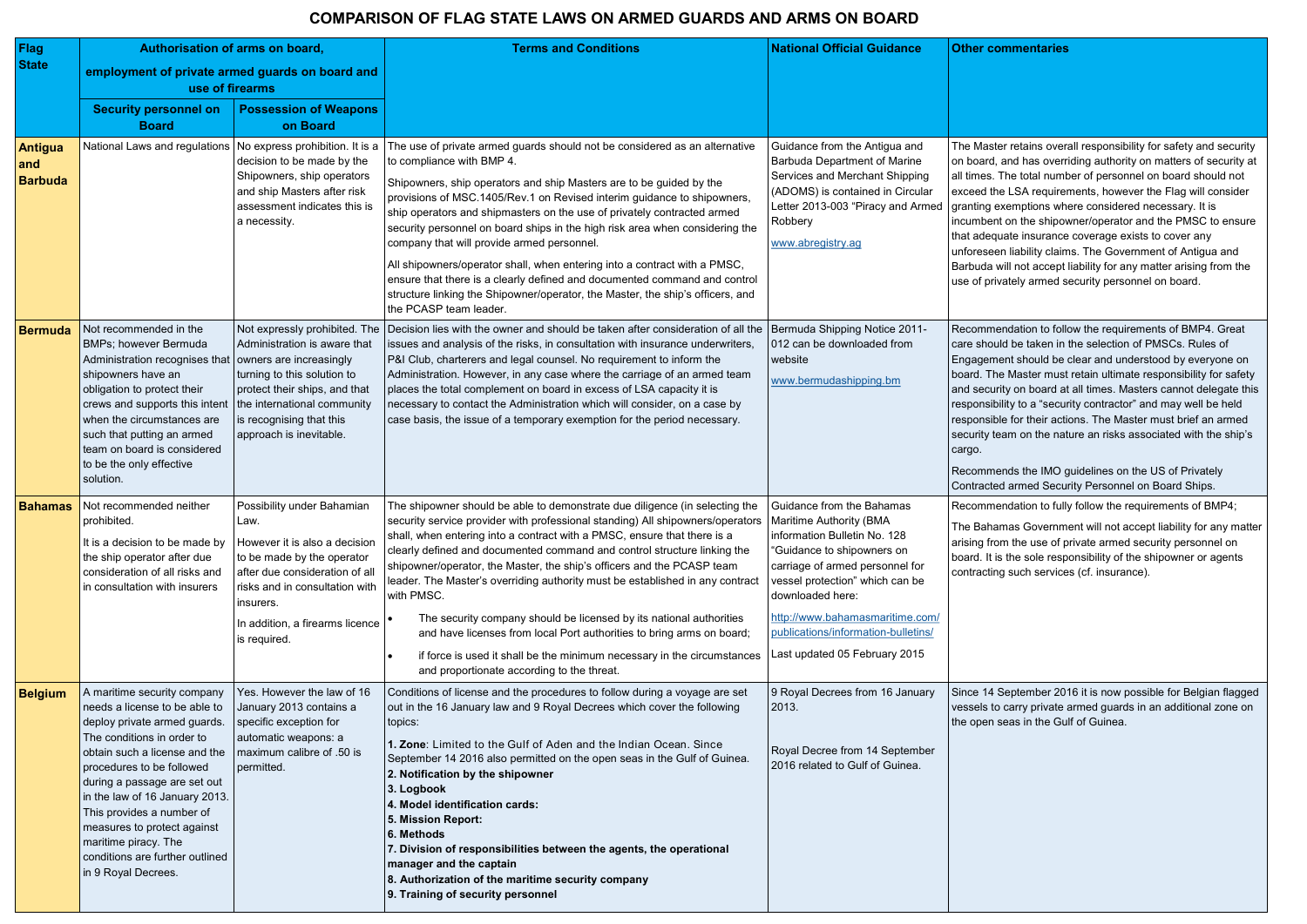| <b>Flag State</b> | Authorisation of arms on board,                |                                                                                                                                                                                                                                                                                                                                                                                                                                                                                                                                                                                                                                                                                                                                                                                                                                                                                                                                                                                                   | <b>Terms and Conditions</b>                                                                                                                                                                                                                                                                                                                                                                                                                                                                                                                                                                                                                                                                                                                                                                                                                                                                                                                                            | <b>National Official</b>                                                                                                                                                                                                                                                                                  | <b>Other cor</b>                                      |
|-------------------|------------------------------------------------|---------------------------------------------------------------------------------------------------------------------------------------------------------------------------------------------------------------------------------------------------------------------------------------------------------------------------------------------------------------------------------------------------------------------------------------------------------------------------------------------------------------------------------------------------------------------------------------------------------------------------------------------------------------------------------------------------------------------------------------------------------------------------------------------------------------------------------------------------------------------------------------------------------------------------------------------------------------------------------------------------|------------------------------------------------------------------------------------------------------------------------------------------------------------------------------------------------------------------------------------------------------------------------------------------------------------------------------------------------------------------------------------------------------------------------------------------------------------------------------------------------------------------------------------------------------------------------------------------------------------------------------------------------------------------------------------------------------------------------------------------------------------------------------------------------------------------------------------------------------------------------------------------------------------------------------------------------------------------------|-----------------------------------------------------------------------------------------------------------------------------------------------------------------------------------------------------------------------------------------------------------------------------------------------------------|-------------------------------------------------------|
|                   |                                                | employment of private armed guards on board and use of<br>firearms                                                                                                                                                                                                                                                                                                                                                                                                                                                                                                                                                                                                                                                                                                                                                                                                                                                                                                                                |                                                                                                                                                                                                                                                                                                                                                                                                                                                                                                                                                                                                                                                                                                                                                                                                                                                                                                                                                                        | <b>Guidance</b>                                                                                                                                                                                                                                                                                           |                                                       |
|                   | <b>Security personnel on</b><br><b>Board</b>   | <b>Possession of Weapons on Board</b>                                                                                                                                                                                                                                                                                                                                                                                                                                                                                                                                                                                                                                                                                                                                                                                                                                                                                                                                                             |                                                                                                                                                                                                                                                                                                                                                                                                                                                                                                                                                                                                                                                                                                                                                                                                                                                                                                                                                                        |                                                                                                                                                                                                                                                                                                           |                                                       |
| Canada*           | In consultation with Flag<br>State authorities | Firearms are regulated primarily by the<br>Firearms Act and by Part III of the<br>Criminal Code. The Firearms Act and its<br>supporting regulations establish the rules<br>for possessing a firearm. The Criminal<br>Code and its supporting regulations<br>identify the various firearms, weapons and<br>devices regulated by the Firearms Act.<br>Both the Criminal Code and the Firearms<br>Act contain offences and penalties for<br>illegal possession or misuse of a firearm.<br>Provinces, territories and municipalities<br>may have additional laws and regulations<br>that apply to their jurisdiction. The Marine<br><b>Transportation Security Regulations</b><br>(MRSRs) require that the security plan<br>must contain procedures to secure<br>weapons, explosives and incendiaries and<br>other dangerous substances and devices<br>that are authorized to be on boards<br>(MTSR s. 236, D7 http://laws-<br>lois.justice.gc.ca/eng/regulations/SOR-<br>2004-144/page-16.html#h-40) | To legally possess firearms in Canada, one must meet and comply with the<br>requirements set out in the Firearms Act and Part II of the Criminal Code.<br>The national Marine Transportation Security Regulations (MTSRs) require<br>that the security plan must contain procedures to secure weapons,<br>explosives and incendiaries and other dangerous substances and devices<br>that are authorized to be on board.                                                                                                                                                                                                                                                                                                                                                                                                                                                                                                                                                | X                                                                                                                                                                                                                                                                                                         | There are<br>import/exp<br>possession<br>foreign-flag |
| China*            | No provision in national<br>legislation        | No provision in national legislation                                                                                                                                                                                                                                                                                                                                                                                                                                                                                                                                                                                                                                                                                                                                                                                                                                                                                                                                                              | $\times$                                                                                                                                                                                                                                                                                                                                                                                                                                                                                                                                                                                                                                                                                                                                                                                                                                                                                                                                                               | $\boldsymbol{\mathsf{X}}$                                                                                                                                                                                                                                                                                 | An ocean<br>to provide                                |
| <b>Croatia</b>    | Yes, if a permit has been<br>granted.          | Yes, if a permit has been granted.                                                                                                                                                                                                                                                                                                                                                                                                                                                                                                                                                                                                                                                                                                                                                                                                                                                                                                                                                                | The embarkation of armed security personnel on board Croatian flagged<br>ships can be carried out by domestic or foreign legal persons that have been<br>issued with a permit. The decision to grant a permit is made by the Ministry<br>competent for Maritime affairs after the prior opinion of an impartial<br>Committee consisting of: two representatives of the Ministry of Maritime<br>Affairs; one representative of the Ministry of the Interior; one representative<br>of the Ministry of Defence; one representative of the Association of<br>Shipowners and one representative of the Seafarers' Union. The conditions<br>that must be met for a permit to be issued are set out in Article 6 of the<br>Ordinance ' On the Conditions to be met by Legal Persons Providing<br>Services of Embarkation of Armed Security Personnel on Board Croatian<br>Flag Ships'<br>The procedures to be followed on board are set out in Article 9 of the<br>Ordinance | Ordinance on the<br>Conditions to be Met<br>by Legal Persons<br>Providing Services of<br><b>Embarkation of Armed</b><br><b>Security Personnel</b><br>On Board of Croatian<br>Flag Ships<br>http://www.mppi.hr/<br>UserDocsImages/<br>ORDINANCE%<br>20armed%<br>20maritime%<br>20escort%2020-<br>12 12.pdf | $\mathsf{X}$                                          |

other federal and provincial requirements (e.g. licensing, port controls, etc. that may restrict or limit the presence, on or use of firearms or weapons on board Canadian or agged vessels in Canadian jurisdiction.

gong vessels escort company is presently under preparation  $\alpha$  armed guards on board Chinese flagged ships.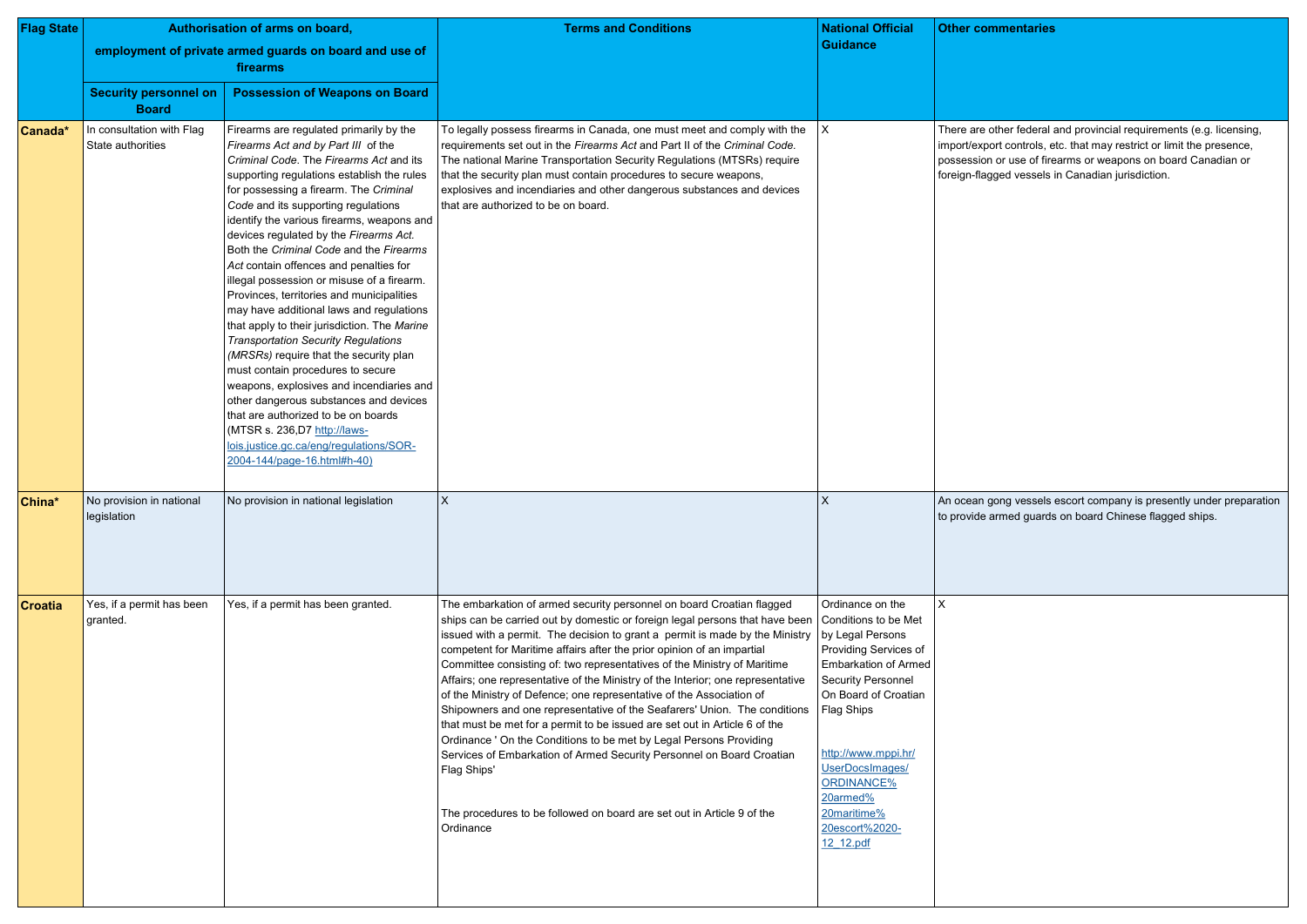| Flag          | Authorisation of arms on board,                                                                                                                                                                                                                                                                            |                                                                                                                                                                                                                                                                                                                                                               | <b>Terms and Conditions</b>                                                                                                                                                                                                                                                                                                                                                                                                                                                                                                                                                                                       | <b>National Official</b>                                                                                                                                                                                      | <b>Other commentaries</b>                                                                                                                                                                                                                                                                                                                                                                                                                                                                                                                                |
|---------------|------------------------------------------------------------------------------------------------------------------------------------------------------------------------------------------------------------------------------------------------------------------------------------------------------------|---------------------------------------------------------------------------------------------------------------------------------------------------------------------------------------------------------------------------------------------------------------------------------------------------------------------------------------------------------------|-------------------------------------------------------------------------------------------------------------------------------------------------------------------------------------------------------------------------------------------------------------------------------------------------------------------------------------------------------------------------------------------------------------------------------------------------------------------------------------------------------------------------------------------------------------------------------------------------------------------|---------------------------------------------------------------------------------------------------------------------------------------------------------------------------------------------------------------|----------------------------------------------------------------------------------------------------------------------------------------------------------------------------------------------------------------------------------------------------------------------------------------------------------------------------------------------------------------------------------------------------------------------------------------------------------------------------------------------------------------------------------------------------------|
| <b>State</b>  |                                                                                                                                                                                                                                                                                                            | employment of private armed guards on board<br>and use of firearms                                                                                                                                                                                                                                                                                            |                                                                                                                                                                                                                                                                                                                                                                                                                                                                                                                                                                                                                   | <b>Guidance</b>                                                                                                                                                                                               |                                                                                                                                                                                                                                                                                                                                                                                                                                                                                                                                                          |
|               | <b>Board</b>                                                                                                                                                                                                                                                                                               | Security personnel on   Possession of Weapons<br>on Board                                                                                                                                                                                                                                                                                                     |                                                                                                                                                                                                                                                                                                                                                                                                                                                                                                                                                                                                                   |                                                                                                                                                                                                               |                                                                                                                                                                                                                                                                                                                                                                                                                                                                                                                                                          |
| <b>Cyprus</b> | Limited provision in<br>national legislation.                                                                                                                                                                                                                                                              | Limited provision in national<br>legislation.                                                                                                                                                                                                                                                                                                                 | See comments.                                                                                                                                                                                                                                                                                                                                                                                                                                                                                                                                                                                                     | See comments.                                                                                                                                                                                                 | Cyprus has adopted the<br>Other Unlawful Acts Law<br>flagged ships. The law pi<br>shipowners and private s<br>and protection of ships. F<br>vetting procedure througl<br>and certified prior to bein<br>also includes particular p<br>certificates. There are al<br>to private security service<br>and the specialised secu<br>status of ships in relation<br>and obligations of the shi<br>the shipboard personnel,<br>includes provisions in rel<br>security forces.<br>The law is drafted in the<br>can be downloaded from<br>Shipping at www.shippin |
|               | <b>Denmark</b> Possibility to apply for<br>general permission to use<br>armed guards.                                                                                                                                                                                                                      | Prohibition unless there is<br>authorization from the<br>Justice Department.                                                                                                                                                                                                                                                                                  | The application to use armed guards must specify:<br>The details of the owner and the ISM responsible;<br>$\bullet$<br>That weapons are stowed securely on board according to the<br>$\bullet$<br>regulation;<br>Short description of the company's anti-piracy measures;<br>$\bullet$<br>A reason for requesting armed security guards.<br>$\bullet$<br>It has previously been necessary to obtain an approval for each voyage, for<br>each guard and for each weapon. Now the company can obtain a one year<br>general permit to use armed guards on its Danish flagged ships in areas<br>with a piracy threat. | Χ                                                                                                                                                                                                             | The overall responsibility<br>Master; he has the autho<br>shipowner and the Maste<br>security of the private se<br>July 2012.                                                                                                                                                                                                                                                                                                                                                                                                                            |
| Finland*      | A private security company<br>will get a licence for<br>performing a job where<br>carrying a gun is necessary<br>for self-defence.<br>Permission for private<br>armed guards onboard<br>ships could be issued for<br>so called short guns<br>(revolvers and smaller<br>guns) for protecting the<br>vessel. | The interpretation of the<br>private security service is<br>that heavier firearms can be<br>used if the client contracts<br>is established for acting as<br>guard for persons<br>(seafarers) on-board the<br>vessel. This restriction can<br>also be circumvented if the<br>safety guard is educated by<br>an army unit on the use of<br>shotguns and rifles. | $\overline{\mathsf{X}}$                                                                                                                                                                                                                                                                                                                                                                                                                                                                                                                                                                                           | The approval procedure<br>is based on the Firearms<br>Act (1/1998) and the<br>Government Decree on<br><b>Private Security Services</b><br>(543/2002). Licences<br>are issued by the Police<br>Administration. | Referring to TraFi (Mariti<br>employed according to th<br>passengers. Their positic<br>The Master remains resp                                                                                                                                                                                                                                                                                                                                                                                                                                           |



ne Protection of Cyprus Ships Against Acts of Piracy and aw of 2012 (Law 77(I)/2012) to combat piracy on Cyprus provides for the obligations and rights, of both the s security service providers with regard to the security a. Private security service providers must undergo a ugh the Maritime Administration in order to be approved eing in a position to provide their services. Thus, the Law provisions in relation to applications and the issuance of also a number of limitations and prohibitions in relation ices providers, their private security guards, the firearms curity equipment to be used. It also clarifies the legal ion to unlawful occupation and also provides the rights ship-owner, the ship-operator, the crew manager and of the shipponent. The law also relation to the protection of Cyprus ships by armed or

Ie Greek language and an "unofficial" English translation om the website of the Cyprus Department of Merchant ing gov.cy

lity for the security and safety on board remains with the thority to decide when the arms are to be used. The aster are both for their part responsible for the safety and security guards. The new rules entered into force on 1

ritime Administration) the armed guards can't be the STCW-regulations and they cannot be regarded as ition in the crew list must be safety officer or safe guard. esponsible overall for safety and security onboard.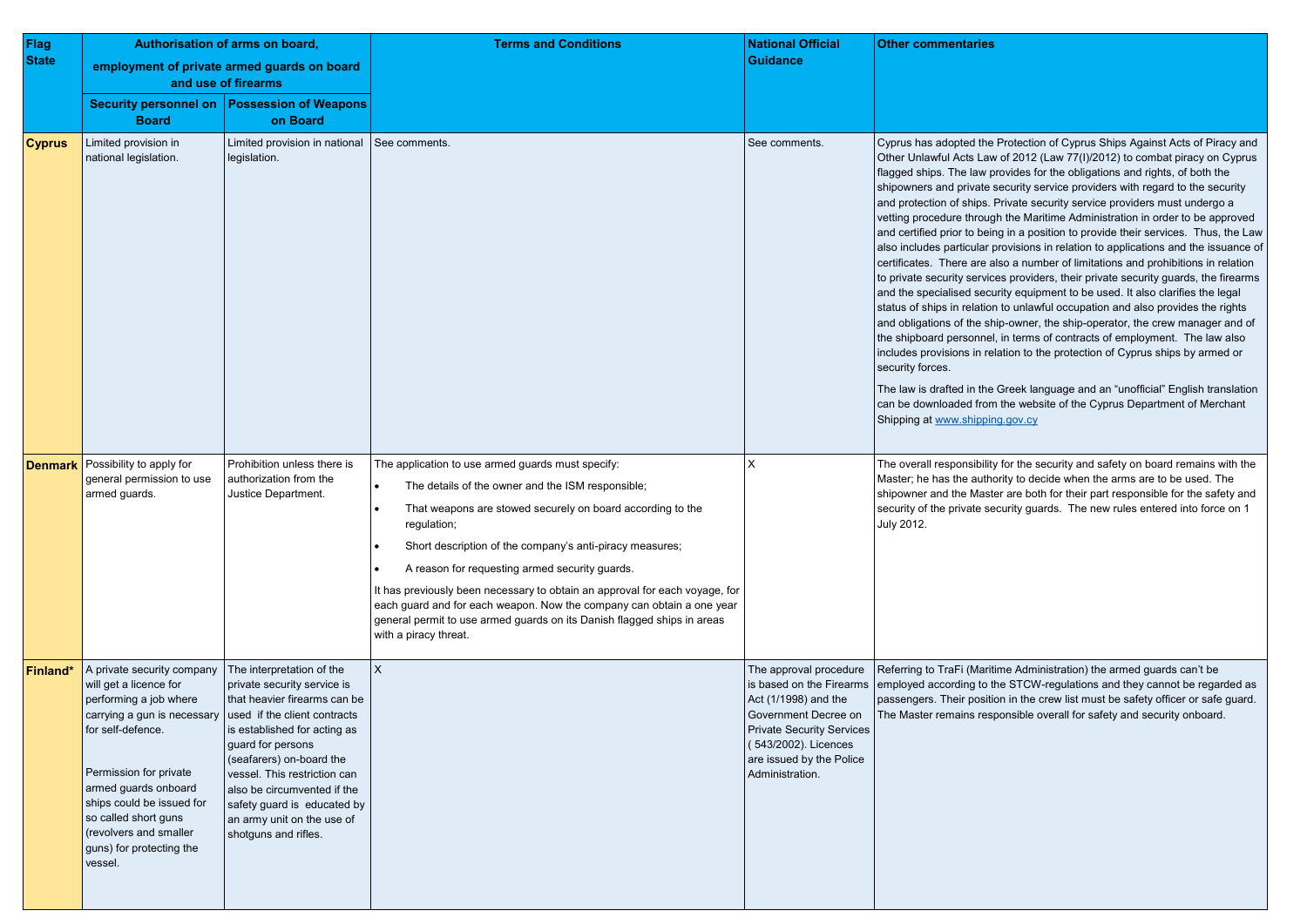| <b>Flag</b>   | Authorisation of arms on board,                                                                                                                                                                                                                                                                                                                                                                                                                                                                                                                                                                                                                                                             |                                                                                                                                                                                                                                                                            | <b>Terms and Conditions</b>                                                                                                                                                                                                                                                                                                                                                                                                                                                                                                                                                                                                                                                                                                                                                                                                               | <b>National Official Guidance</b>                                                                                                                                                                                                                                                                                                                                                                                                                        | <b>Other commentaries</b>                                                                                                                                                                                                                                                                                                                                                                                                                                                                                                                        |
|---------------|---------------------------------------------------------------------------------------------------------------------------------------------------------------------------------------------------------------------------------------------------------------------------------------------------------------------------------------------------------------------------------------------------------------------------------------------------------------------------------------------------------------------------------------------------------------------------------------------------------------------------------------------------------------------------------------------|----------------------------------------------------------------------------------------------------------------------------------------------------------------------------------------------------------------------------------------------------------------------------|-------------------------------------------------------------------------------------------------------------------------------------------------------------------------------------------------------------------------------------------------------------------------------------------------------------------------------------------------------------------------------------------------------------------------------------------------------------------------------------------------------------------------------------------------------------------------------------------------------------------------------------------------------------------------------------------------------------------------------------------------------------------------------------------------------------------------------------------|----------------------------------------------------------------------------------------------------------------------------------------------------------------------------------------------------------------------------------------------------------------------------------------------------------------------------------------------------------------------------------------------------------------------------------------------------------|--------------------------------------------------------------------------------------------------------------------------------------------------------------------------------------------------------------------------------------------------------------------------------------------------------------------------------------------------------------------------------------------------------------------------------------------------------------------------------------------------------------------------------------------------|
| <b>State</b>  | employment of private armed guards on board and use of<br>firearms                                                                                                                                                                                                                                                                                                                                                                                                                                                                                                                                                                                                                          |                                                                                                                                                                                                                                                                            |                                                                                                                                                                                                                                                                                                                                                                                                                                                                                                                                                                                                                                                                                                                                                                                                                                           |                                                                                                                                                                                                                                                                                                                                                                                                                                                          |                                                                                                                                                                                                                                                                                                                                                                                                                                                                                                                                                  |
|               | <b>Security personnel on Board</b>                                                                                                                                                                                                                                                                                                                                                                                                                                                                                                                                                                                                                                                          | <b>Possession of Weapons on</b><br><b>Board</b>                                                                                                                                                                                                                            |                                                                                                                                                                                                                                                                                                                                                                                                                                                                                                                                                                                                                                                                                                                                                                                                                                           |                                                                                                                                                                                                                                                                                                                                                                                                                                                          |                                                                                                                                                                                                                                                                                                                                                                                                                                                                                                                                                  |
| <b>France</b> | Armed guards have been allowed on<br>board French flagged vessels since the<br>2014-742 Act of 1st July 2014. Control<br>is exercised by a National Private<br>Security Council.                                                                                                                                                                                                                                                                                                                                                                                                                                                                                                            | Allowed but only in the areas<br>designated by French Authorities;<br>license and authorisation are<br>required.                                                                                                                                                           | Formal authorisation from Authorities and insurance are required for<br>Maritime Security Companies; license and permit are required for armed<br>guards; training is required for armed guards.<br>French Flag is required.<br>The minimum number of armed guards is 3.<br>In principle, armed guards are allowed on board all types of ships,<br>including passenger ships, and to address all types of threats (piracy<br>and terrorism). However a decree provides that certain types of ships<br>are not eligible.<br>Armed guards are allowed only in designated areas.<br>Weapons and their use are strictly governed by a legal framework.<br>Subcontracting is forbidden.                                                                                                                                                        | 2014-742 Act authorizing private<br>security activities on board of<br>French vessels. There are also 9<br>decrees.                                                                                                                                                                                                                                                                                                                                      | Recommendation to fully<br>BMP4.                                                                                                                                                                                                                                                                                                                                                                                                                                                                                                                 |
| Germany       | Armed security personnel allowed,<br>subject to approval by the Federal<br>Office of Economics and Export Control<br>(BAFA)                                                                                                                                                                                                                                                                                                                                                                                                                                                                                                                                                                 | Allowed, subject to permits under<br>the Weapons Act                                                                                                                                                                                                                       | PMSC have to apply to BAFA for approval, outlining company structure,<br>personnel selection and training, planning and reporting procedures and<br>insurance cover. The license is granted in consultation with the Federal<br>Police (BPol) which mainly reviews the procedures and maritime<br>standards. Shipping companies have to apply for change to Ship<br>Security Plan, mandating use of ship reporting systems (e.g. MSHOA)<br>and reporting to Point of Contact.                                                                                                                                                                                                                                                                                                                                                             | The Law Introducing a Licensing<br>Procedure for Security Companies<br>on Board Ocean-Going Vessels of<br>March 4, 2013. In combination with   independently of the plack<br>section 31 of the Trade Regulation<br>Code (Gewerbeordnung). Further<br>information on the German<br>Licensing and on how to apply<br>online can be found on the BAFA<br>website- http://www.bafa.de/EN/<br>Foreign Trade/Maritime Security/<br>maritime security node.html | All private security comp<br>security functions to cour<br>going vessels sailing und<br>established - will need a<br><b>Federal Office for Econo</b><br>Control (BAFA) as from<br>the German security con<br>for licence if they wish to<br>vessels sailing under oth<br>waters. A List of already<br>found under: http://www.<br>Maritime Security/mariti<br>(scroll to "list of licensed                                                                                                                                                       |
| Greece        | Enactment of the Law 4058 of 22<br>March 2012<br>The above-mentioned law states that,<br>on authorization issued by the Chief of<br>the Hellenic Coastguard, private armed<br>guards may provide security services to<br>commercial ships flying the Greek flag.<br>Private armed guards providing<br>services aboard shall be subject to the<br>authority of the captain or his lawful<br>substitute.<br>The use of weapons, in the context of<br>the provision of security services shall<br>be allowed within high-risk areas to<br>address imminent risks to the<br>passengers, the ship or its cargo, by<br>order of the captain and only to the<br>extent required to avert the risk. | Weapons and ammunition of the<br>private armed guards shall be kept<br>on the ship, at premises accessed<br>jointly by the captain or his<br>substitute and the head of private<br>armed guards or his substitute who<br>shall be defined by name in the<br>authorization. | A file must be submitted for the issuance of the authorization that shall<br>include an application by the shipowner or manager comprising the<br>ship's particulars and an analysis of estimated risk, taking into<br>consideration of the voyage, the category and features of the ship the<br>Best management Practices recommended by the International Maritime<br>Organisation and the views of the ship's captain.<br>The terms and conditions relating to private armed guards shall be<br>certified by the security service provider and shall be ensured in the<br>context of the contract with the shipowner or manager.<br>The authorization shall be issued in Greek or English for a specific ship<br>within fifteen days of the submission of a complete file and the original<br>authorisation shall be kept on the ship. | Following enactment of Law No.<br>4058/2012 a Joint Ministerial<br>Decision No. 641.36-2/12 of 24<br>April 2012 was adopted, covering<br>details and providing guidance on<br>the implementation of national<br>legislation.                                                                                                                                                                                                                             | There are different obliga<br>ship flying a foreign flag:<br>The captain of a ship flyi<br>obliged, within twenty fou<br>across Greek territorial w<br>Operations Centre of the<br>Headquarters of the pres<br>weapons and ammunitio<br>provision of services by p<br>aboard and comply with<br>notification obligation cor<br>and quantity of weapons<br>safekeeping premises at<br>whether the ship holds th<br>the authorities of its flag<br>Any use of weapons and<br>maintenance thereof car<br>flying foreign flags shall b<br>territory. |

|                                               | <b>Other commentaries</b>                                                                                                                                                                                                                                                                                                                                                                                                                                                                                                                                                                                                                                                                                                                                                                                                                                                                                                                                                  |
|-----------------------------------------------|----------------------------------------------------------------------------------------------------------------------------------------------------------------------------------------------------------------------------------------------------------------------------------------------------------------------------------------------------------------------------------------------------------------------------------------------------------------------------------------------------------------------------------------------------------------------------------------------------------------------------------------------------------------------------------------------------------------------------------------------------------------------------------------------------------------------------------------------------------------------------------------------------------------------------------------------------------------------------|
|                                               | Recommendation to fully follow the requirements of<br>BMP4.                                                                                                                                                                                                                                                                                                                                                                                                                                                                                                                                                                                                                                                                                                                                                                                                                                                                                                                |
| es<br>of<br>ith<br>วท<br>p.<br>Í<br><u>y/</u> | All private security companies who wish to perform<br>security functions to counter piracy on board ocean-<br>going vessels sailing under German flag<br>independently of the place where their head office is<br>established - will need a licence issued by the<br>Federal Office for Economic Affairs and Export<br>Control (BAFA) as from 1 December 2013. Similarly<br>the German security companies also have to apply<br>for licence if they wish to offer security services on<br>vessels sailing under other flags in international<br>waters. A List of already licensed Companies can be<br>found under: http://www.bafa.de/EN/Foreign Trade/<br>Maritime Security/maritime security node.html<br>(scroll to "list of licensed companies")                                                                                                                                                                                                                      |
| g<br>n                                        | There are different obligations of the captain of a<br>ship flying a foreign flag:<br>The captain of a ship flying a foreign flag shall be<br>obliged, within twenty four (24) hours before sailing<br>across Greek territorial waters, to notify in writing the<br>Operations Centre of the Hellenic Coastguard<br>Headquarters of the presence of armed guards or of<br>weapons and ammunition associated with the<br>provision of services by private armed guards<br>aboard and comply with any instructions given. The<br>notification obligation concerns the number, type<br>and quantity of weapons and ammunition, their<br>safekeeping premises aboard, the port of arrival and<br>whether the ship holds the relevant authorisation by<br>the authorities of its flag country.<br>Any use of weapons and ammunition including the<br>maintenance thereof carried or located aboard ships<br>flying foreign flags shall be prohibited within Greek<br>territory. |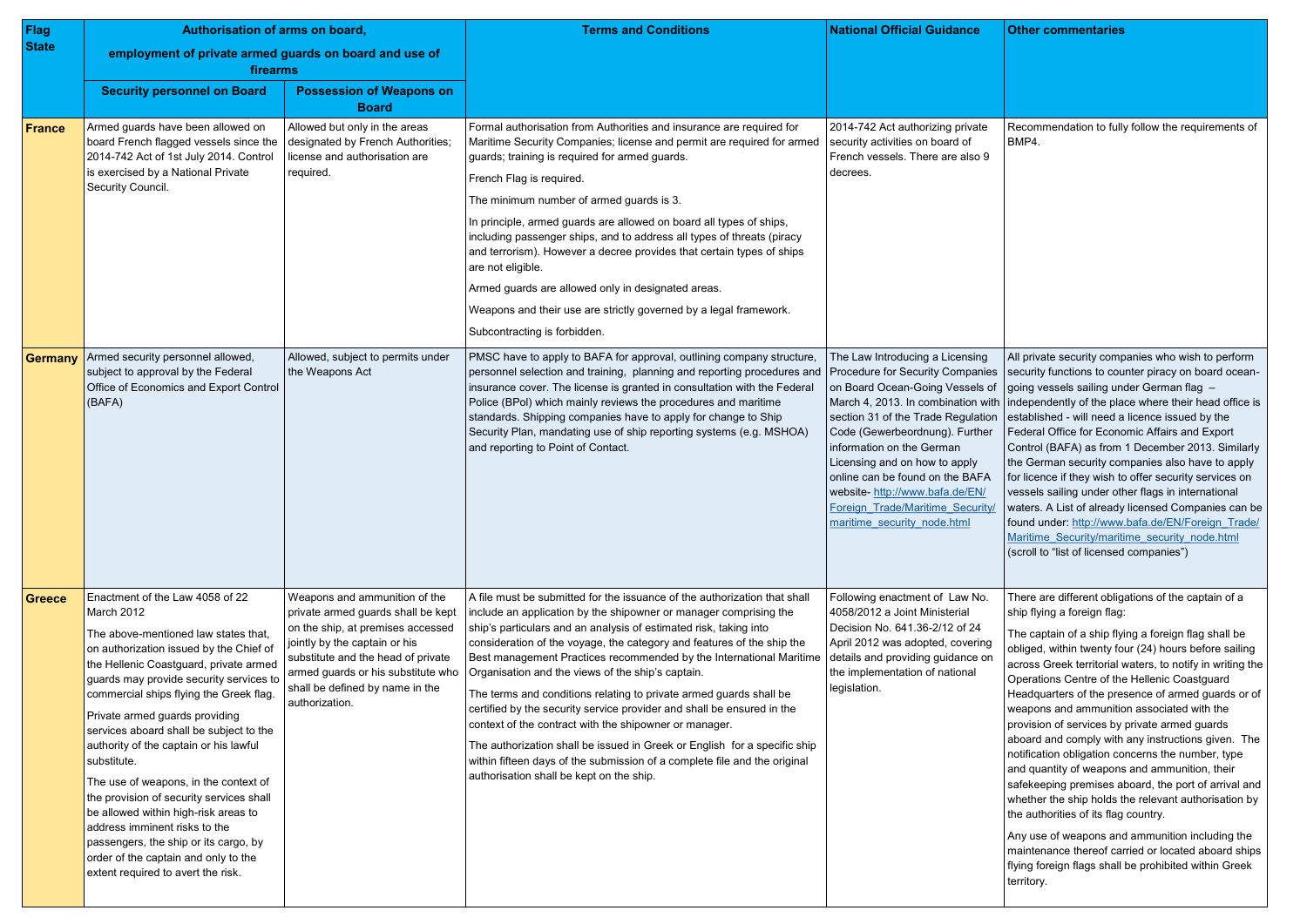| Flag                  | Authorisation of arms on board,                                                                                                                                                                                                                                                        |                                                                                                                                                                                                                                                                                                                                                                                                                                                                                                                                | <b>Terms and Conditions</b>                                                                                                                                                                                                                                                                                                                                                                                                                                                                                                                              | <b>National Official Guidance</b>                                                                                                                                                                                                              | <b>Other commentaries</b>                                                                                                                                                                                                                                                                                                            |
|-----------------------|----------------------------------------------------------------------------------------------------------------------------------------------------------------------------------------------------------------------------------------------------------------------------------------|--------------------------------------------------------------------------------------------------------------------------------------------------------------------------------------------------------------------------------------------------------------------------------------------------------------------------------------------------------------------------------------------------------------------------------------------------------------------------------------------------------------------------------|----------------------------------------------------------------------------------------------------------------------------------------------------------------------------------------------------------------------------------------------------------------------------------------------------------------------------------------------------------------------------------------------------------------------------------------------------------------------------------------------------------------------------------------------------------|------------------------------------------------------------------------------------------------------------------------------------------------------------------------------------------------------------------------------------------------|--------------------------------------------------------------------------------------------------------------------------------------------------------------------------------------------------------------------------------------------------------------------------------------------------------------------------------------|
| <b>State</b>          | employment of private armed guards on board and use of firearms                                                                                                                                                                                                                        |                                                                                                                                                                                                                                                                                                                                                                                                                                                                                                                                |                                                                                                                                                                                                                                                                                                                                                                                                                                                                                                                                                          |                                                                                                                                                                                                                                                |                                                                                                                                                                                                                                                                                                                                      |
|                       | <b>Security personnel on Board</b>                                                                                                                                                                                                                                                     | <b>Possession of Weapons on Board</b>                                                                                                                                                                                                                                                                                                                                                                                                                                                                                          |                                                                                                                                                                                                                                                                                                                                                                                                                                                                                                                                                          |                                                                                                                                                                                                                                                |                                                                                                                                                                                                                                                                                                                                      |
| Hong<br>Kong          | Recommended but experienced security<br>consultants only (not considered as security<br>guards; possibly signed on as<br>supernumeraries;) to assist the crew in following to obtain authorization to carry weapons.<br>the BMP's requirements and give confidence to<br>all on board. | Not recommended (risk of escalation of<br>violence and risks to the crew):<br>But in case of no naval protection: possibility<br>The shipowners have to request a letter for the<br>carriage of weapons on board. Conditions:<br>Possession of weapons only by the<br>Master or person authorized by the<br>owner;<br>Take into consideration:<br>-criteria of choice of the security consultants<br>legal situation and liabilities<br>request agreement of other parties involved in<br>the voyage;<br>-briefing of the crew | Training and Certification in Hong Kong required for Armed Security<br>Guards only. Not required if arms are separated from security<br>consultants.                                                                                                                                                                                                                                                                                                                                                                                                     | <b>Marine Department Security</b><br>Advisories No. 14 (which<br>supersedes No. 4).                                                                                                                                                            | Recommendation to join Chinese naval<br>convoy escort;<br>Recommendation to fully follow BMP4's<br>requirements.                                                                                                                                                                                                                     |
| <b>Isle of</b><br>Man | Permitted in the High Risk Area, Risk<br>Assessment must be made.<br>It is a decision to be made by the ship operator<br>after due consideration of all the risks.                                                                                                                     | Permitted in the High Risk Area, Risk<br>Assessment must be made.<br>A Manx firearms licence is not required for the<br>carriage of firearms on board a Manx ship<br>unless in Manx territorial waters.<br>When in port, local laws concerning the<br>carriage and use of firearms must be complied<br>with. When in the territorial sea, due account<br>should be taken of any applicable laws.                                                                                                                               | The decision to use armed guards should not be made without first<br>conducting a thorough risk analysis in cooperation with the vessel's<br>insurance underwriters, charterers and legal counsel. The Master of<br>the ship should also be included in the decision. Use of Armed<br>Guards must be reported to the Flag State.<br>Vetting and selection of a Private Security Provider remains the<br>responsibility of the ship owner. The Master's overriding authority for<br>safety and security of the vessel should be established with the PSP. | (May 2016) provides details,<br>and can be downloaded here:<br>https://www.gov.im/ded/<br>shipregistry/<br>shippingnotices.aspx?<br>menuid=21488                                                                                               | Manx Shipping Notice MSN 045   All Manx vessels are requested to<br>register with MSCHOA prior to entering<br>the risk area.<br>Piracy incidents to be reported to IMO.<br>The ship registry will not accept a<br>situation where PCASP are used as an<br>excuse to ignore the highly effective self-<br>protection measures of BMP. |
| India                 | Government has issued a circular allowing<br>armed guards on ships of Indian Flag and<br>Foreign Ships visiting Indian Ports                                                                                                                                                           | Possession of Arms by Master/ Crew on<br>Indian Ships is prohibited. Foreign ships<br>visiting Indian ports are required to<br>declare arms in their Customs declaration<br>and ensure they are sealed in secure<br>storage for the duration of the ship's stay<br>in India.                                                                                                                                                                                                                                                   | Deployment of Private Guards is not prohibited for Indian ships<br>or ships visiting India. However, strict criteria must be adhered<br>to when engaging PMSCs. No ammunition/weapons belonging<br>to armed guards would be allowed to be loaded or un-loaded in<br>Indian Ports, and weapons must be secured when in Indian<br>ports.                                                                                                                                                                                                                   | Ministry of Shipping issued<br>"Guidelines on deployment of<br><b>Armed Security Guards"</b><br>available on website http://<br>shipping.nic.in (use the<br>search function to locate the<br>guidelines, there is no direct<br>$\mathsf{link}$ | Foreign flagged vessels may not<br>embark or disembark armed guards<br>in Indian waters.                                                                                                                                                                                                                                             |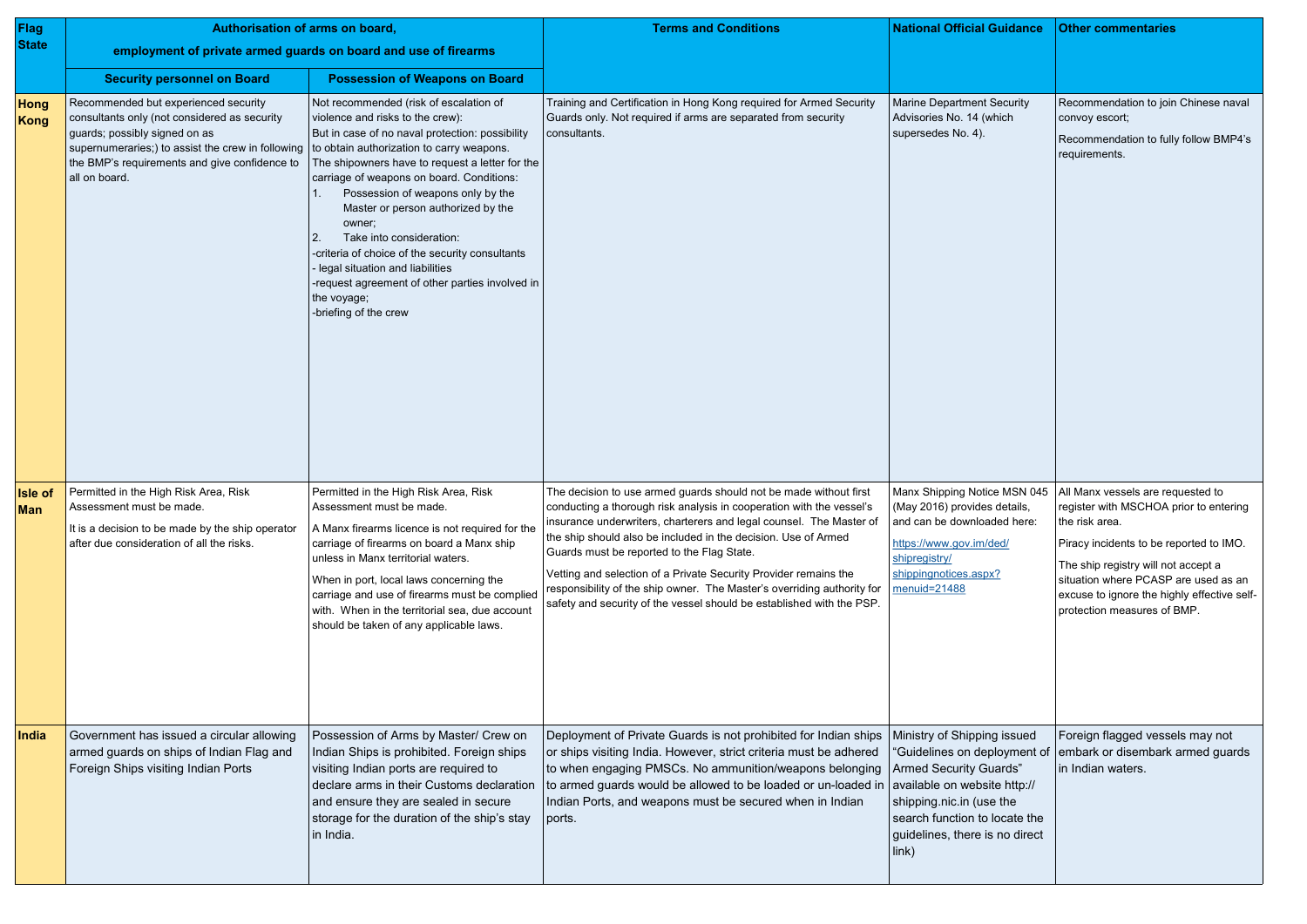| <b>Flag State</b> | Authorisation of arms on board,                                                                                                                                                                                                                                                                                                                                                                                 |                                                                                                                                                                                                  | <b>Terms and Conditions</b>                                                                                                                                                                                                                                                                                                                                                                                                                                                                                                                                                                                                                                   | <b>National Official</b>                                                                                                                                                                                                                              |  |
|-------------------|-----------------------------------------------------------------------------------------------------------------------------------------------------------------------------------------------------------------------------------------------------------------------------------------------------------------------------------------------------------------------------------------------------------------|--------------------------------------------------------------------------------------------------------------------------------------------------------------------------------------------------|---------------------------------------------------------------------------------------------------------------------------------------------------------------------------------------------------------------------------------------------------------------------------------------------------------------------------------------------------------------------------------------------------------------------------------------------------------------------------------------------------------------------------------------------------------------------------------------------------------------------------------------------------------------|-------------------------------------------------------------------------------------------------------------------------------------------------------------------------------------------------------------------------------------------------------|--|
|                   | employment of private armed guards on board and use of firearms                                                                                                                                                                                                                                                                                                                                                 |                                                                                                                                                                                                  |                                                                                                                                                                                                                                                                                                                                                                                                                                                                                                                                                                                                                                                               | <b>Guidance</b>                                                                                                                                                                                                                                       |  |
|                   | <b>Security personnel on Board</b>                                                                                                                                                                                                                                                                                                                                                                              | <b>Possession of Weapons on Board</b>                                                                                                                                                            |                                                                                                                                                                                                                                                                                                                                                                                                                                                                                                                                                                                                                                                               |                                                                                                                                                                                                                                                       |  |
| <b>Italy</b>      | Following the Decree of the Ministry of Interior<br>Affairs no. 266 dated 28 December 2012, which<br>allows the embarkation of Privately Contracted<br>Armed Security Personnel (PCASP) onboard<br>Italian flagged ships, the Italian Coast Guard<br>have issued a new decree no. 349/2013, in<br>order to regulate safety and security aspects in<br>compliance with the employment of Contractors<br>(PCASP). | Yes                                                                                                                                                                                              | The rule provides that all vessels which take on<br>board Contractors have to be previously equipped<br>with a suitable location for the storage and carriage<br>of IMDG class 1.4s "explosives" ammunition.                                                                                                                                                                                                                                                                                                                                                                                                                                                  | Since 2013, it has been<br>possible to embark PCASP.                                                                                                                                                                                                  |  |
| <b>Jamaica</b>    | Not generally supported but not prohibited.                                                                                                                                                                                                                                                                                                                                                                     | Not generally supported but there is no<br>objection to the use of trained armed<br>personnel on board vessels traversing the<br>high risk areas, who are following international<br>guidelines. | Vessels are required to consult with the Maritime<br>Authority of Jamaica prior to hiring private security<br>and also to make contact with Naval Forces in the<br>MSCHOA and the UK MTO and such other bodies<br>providing support to vessels traversing the regions.<br>Only approved, trained and Armed Security<br>Personnel, may be allowed on board. Such<br>personnel must utilize best management practices as<br>articulated in the "Handbook on Best Management<br>Practices to Deter Piracy", which must be kept on<br>board. Vessels with a low freeboard and traveling at<br>less than 16 knots in particular, must adhere to the<br>guidelines. | Guidance from the Maritime<br>Authority of Jamaica can be<br>found in Circular No. 10-03-<br>02 regarding security<br>precautions on its website.<br>"Jamaica Ships Piracy<br>Advisory" at<br>http://jamaicaships.com/JSR/<br>technicalcirculars.html |  |

| <b>Other commentaries</b>                                                                                                                                                                                                                                                                                                                                                   |
|-----------------------------------------------------------------------------------------------------------------------------------------------------------------------------------------------------------------------------------------------------------------------------------------------------------------------------------------------------------------------------|
|                                                                                                                                                                                                                                                                                                                                                                             |
|                                                                                                                                                                                                                                                                                                                                                                             |
| PCASP- Training and Familiarization<br>At embarkation, a suitable familiarization has to<br>be provided to Contractors concerning the<br>following issues: routine communication protocol;<br>vessel particulars and risks; emergency<br>procedures.                                                                                                                        |
| Contractors have to attend a drill abandonment of<br>the ship within 24 hours of sailing.                                                                                                                                                                                                                                                                                   |
| <b>Command and Control</b>                                                                                                                                                                                                                                                                                                                                                  |
| The shipowner / operator / bareboat charterer<br>when entering into a contract with Contractors<br>has to ensure that the command and control<br>structure linking the ship operator, the Master, the<br>ship's officers and the PCASP team leader has<br>been clearly defined and documented according<br>to MSC.1/Circ. 1405/Rev.2.                                       |
| The Maritime Authority of Jamaica is cooperating<br>with the International Maritime Organization to<br>ensure the safety of its vessels. Jamaica will<br>keep abreast of its changing security environment<br>and make amendments to its policies as<br>necessary, taking into account evolving practices<br>and any subsequent changes in the international<br>guidelines. |
|                                                                                                                                                                                                                                                                                                                                                                             |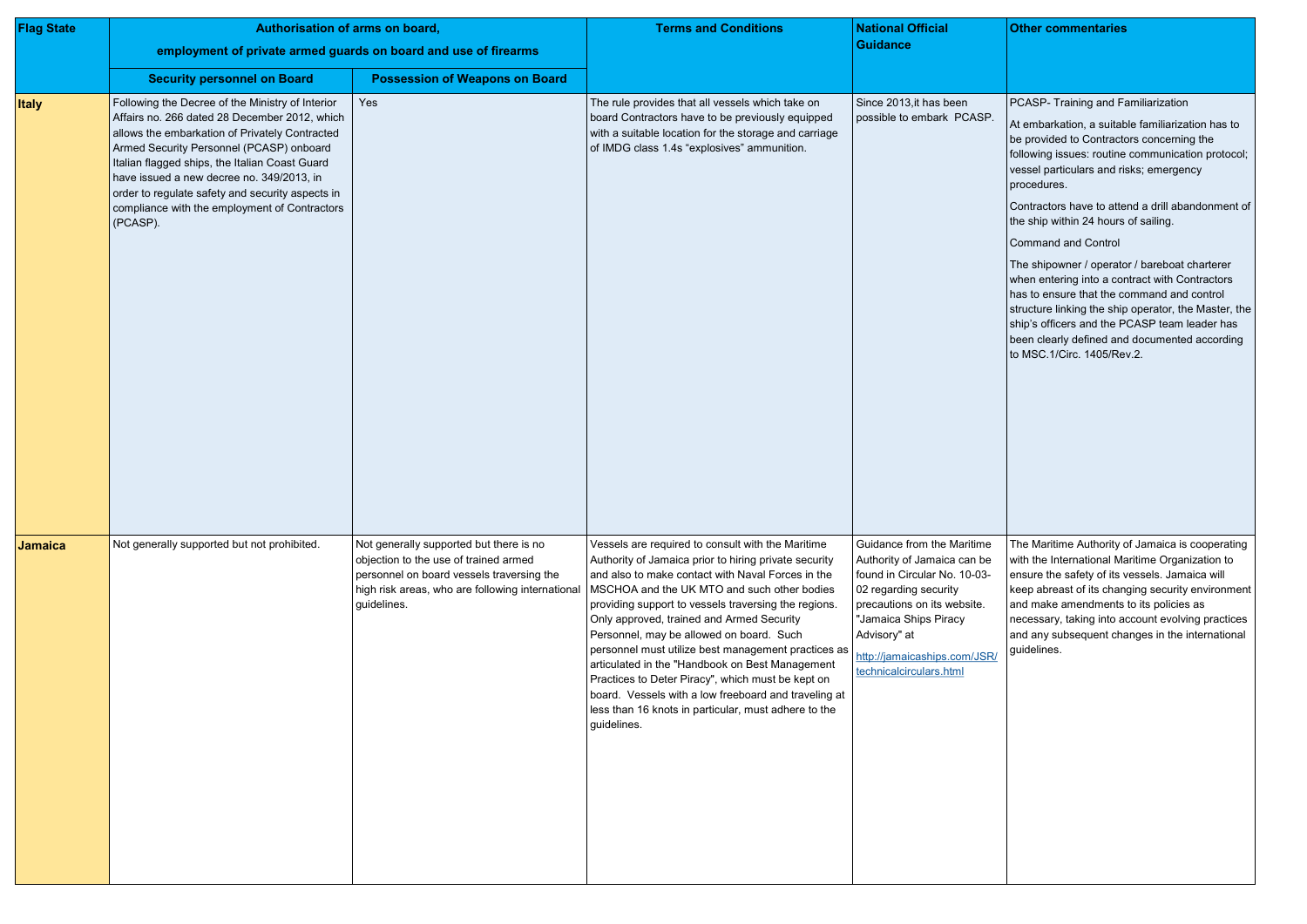| <b>Flag State</b> | Authorisation of arms on board,<br>employment of private armed guards on board<br>and use of firearms                                                                            |                                                           | <b>Terms and Conditions</b>                                                                                                                                                                                                                                                                                                                                                                                                                                                                                                                                                                                                                                                                                                                                                                                       | <b>National Official Guidance</b>                                                                                                                                                                                                                                                                                                                                                                                                                                                                                                                                                                                                                                                           |  |
|-------------------|----------------------------------------------------------------------------------------------------------------------------------------------------------------------------------|-----------------------------------------------------------|-------------------------------------------------------------------------------------------------------------------------------------------------------------------------------------------------------------------------------------------------------------------------------------------------------------------------------------------------------------------------------------------------------------------------------------------------------------------------------------------------------------------------------------------------------------------------------------------------------------------------------------------------------------------------------------------------------------------------------------------------------------------------------------------------------------------|---------------------------------------------------------------------------------------------------------------------------------------------------------------------------------------------------------------------------------------------------------------------------------------------------------------------------------------------------------------------------------------------------------------------------------------------------------------------------------------------------------------------------------------------------------------------------------------------------------------------------------------------------------------------------------------------|--|
|                   | <b>Security personnel on</b><br><b>Board</b>                                                                                                                                     | <b>Possession of Weapons</b><br>on Board                  |                                                                                                                                                                                                                                                                                                                                                                                                                                                                                                                                                                                                                                                                                                                                                                                                                   |                                                                                                                                                                                                                                                                                                                                                                                                                                                                                                                                                                                                                                                                                             |  |
| Japan             | Armed security personnel<br>allowed, subject to approval   by Japanese Government<br>by Japanese Government<br>(Ministry of Land<br>Infrastructure Transport<br>and Tourism/MLT) | Allowed, subject to approval<br>(MLIT) under Japanese Law | PMSC have to apply to MLIT for approval via contracted shipping<br>company. (It is not acceptable for the PMSC to apply direct to<br>MLIT) PMSC has to submit necessary documents such as proof of<br>criminal history for each armed guard who is registered in list of<br>application and take examination designated by MLIT. If PMSC is<br>confirmed to fulfil requirement of MLIT, approval is obtained as<br>part of the approval for contracted shipping company's application.<br>(Approval for PMSC is inclusive in Approval for contracted<br>shipping company)<br>One approval is only for one vessel of contracted company. If<br>PMSC intends to serve another ship of same shipping company,<br>the same procedure should be taken again.<br>These terms are only applicable for crude oil tankers. | $\mathsf{X}$                                                                                                                                                                                                                                                                                                                                                                                                                                                                                                                                                                                                                                                                                |  |
| <b>Liberia</b>    | No prohibition.<br>Within the Master's<br>discretion;<br>Only if the<br>Administration's<br>requirements are<br>satisfied.                                                       | No prohibition.<br>Within the Master's<br>discretion.     | Owner or Master shall conduct risk assessment as described in<br>MSA 03/2011 and the Guidance;<br>Owner must take appropriate measures to verify the credibility and<br>experience of the company, as detailed in MSA 03/2011 and the<br>Guidance.<br>Provisions relating to PCASP should be included in an Appendix to<br>the Ship Security Plan (SSP). The appendix should include the<br>following features:<br>Procedures pertaining to application of additional anti-piracy<br>measures;<br>Watch keeping and vigilance;<br>Use of defensive measures;<br>Use of passive/non lethal devices;<br>Authority of the Master (PCASP embarked on the vessel are<br>at all times subject to the overriding authority of the vessel's<br>Master);<br>Activation of PCASP and the risk of escalation.                | Guidance from the Bureau of Maritime Affairs of the<br>Republic of Liberia:<br>1. Maritime Security Advisory - 03/2011 : http://<br>www.liscr.com/liscr/Portals/0/SecurityAdvisory 03-<br>2011.pdf<br>"Interim IMO Guidance on the use of Privately<br>Contracted Armed Security Personnel on Board Ships<br>in the High Risk Area"<br>2. "Piracy: Liberian Guidelines for Contracting PMSC<br>and PCASP"<br>3. Liberian maritime regulations 10.296 and Section<br>296 which specify that ship's Master shall assume full<br>responsibility for the safety of the members of the<br>crews and passengers, and has to take all necessary<br>and appropriate steps in connection therewith). |  |

Obligation to use the MLIT procedure, in place since 30 November 2013.

Recommendation to the shipowner:

- Due diligence
- Training of crew and PCASP;
- $\left| \bullet \right\rangle$  To discuss in detail the insurance coverage that the maritime security company holds;
- Assure that a Use of Force Continuum is established as part of the contract with the PMSC.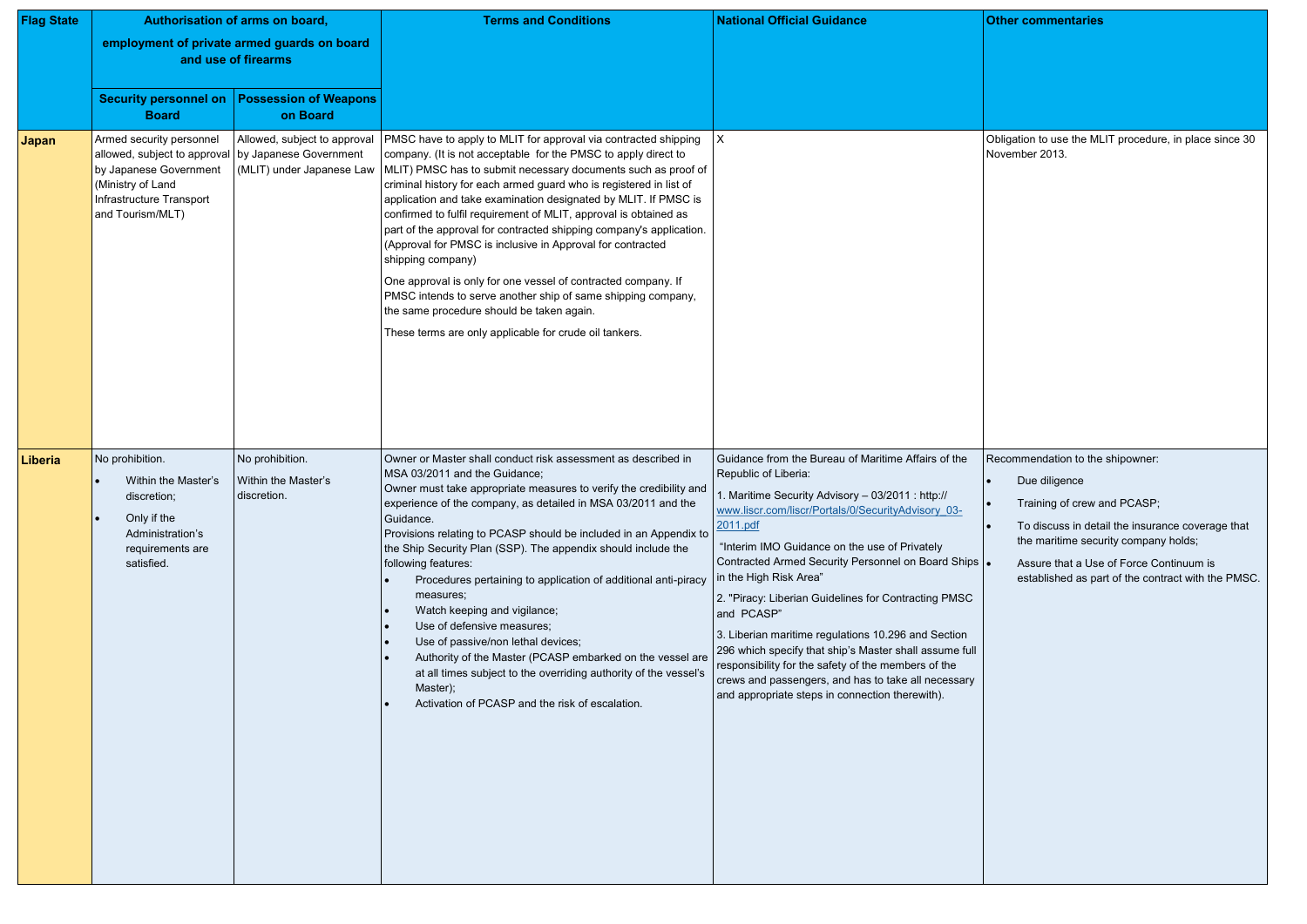| <b>Flag State</b> | Authorisation of arms on board,                                                                                                                                                                                                                                                                |                                                                                                                                                                                                                             | <b>Terms and Conditions</b>                                                                                                                                                                                                                                                                                                                                                                                                                                                                                                                                                                                                                                                                                                                                                                                                                                                                                                                                                                                                                                                                                                                                                                                                                                                                                                                                                                                                                                                                                                                                                                                                                                                                                                                                                                                  | <b>National Official Guidance</b>                                                                                                                                                                                                                                                                             | <b>Other commentaries</b>                                                                                                                                                                                                                                                                                                                                                                                                               |
|-------------------|------------------------------------------------------------------------------------------------------------------------------------------------------------------------------------------------------------------------------------------------------------------------------------------------|-----------------------------------------------------------------------------------------------------------------------------------------------------------------------------------------------------------------------------|--------------------------------------------------------------------------------------------------------------------------------------------------------------------------------------------------------------------------------------------------------------------------------------------------------------------------------------------------------------------------------------------------------------------------------------------------------------------------------------------------------------------------------------------------------------------------------------------------------------------------------------------------------------------------------------------------------------------------------------------------------------------------------------------------------------------------------------------------------------------------------------------------------------------------------------------------------------------------------------------------------------------------------------------------------------------------------------------------------------------------------------------------------------------------------------------------------------------------------------------------------------------------------------------------------------------------------------------------------------------------------------------------------------------------------------------------------------------------------------------------------------------------------------------------------------------------------------------------------------------------------------------------------------------------------------------------------------------------------------------------------------------------------------------------------------|---------------------------------------------------------------------------------------------------------------------------------------------------------------------------------------------------------------------------------------------------------------------------------------------------------------|-----------------------------------------------------------------------------------------------------------------------------------------------------------------------------------------------------------------------------------------------------------------------------------------------------------------------------------------------------------------------------------------------------------------------------------------|
|                   |                                                                                                                                                                                                                                                                                                | employment of private armed guards on board and use of<br>firearms                                                                                                                                                          |                                                                                                                                                                                                                                                                                                                                                                                                                                                                                                                                                                                                                                                                                                                                                                                                                                                                                                                                                                                                                                                                                                                                                                                                                                                                                                                                                                                                                                                                                                                                                                                                                                                                                                                                                                                                              |                                                                                                                                                                                                                                                                                                               |                                                                                                                                                                                                                                                                                                                                                                                                                                         |
|                   | <b>Security personnel on Board</b>                                                                                                                                                                                                                                                             | <b>Possession of Weapons on</b><br><b>Board</b>                                                                                                                                                                             |                                                                                                                                                                                                                                                                                                                                                                                                                                                                                                                                                                                                                                                                                                                                                                                                                                                                                                                                                                                                                                                                                                                                                                                                                                                                                                                                                                                                                                                                                                                                                                                                                                                                                                                                                                                                              |                                                                                                                                                                                                                                                                                                               |                                                                                                                                                                                                                                                                                                                                                                                                                                         |
| Lithuania         | No legal disposition to place armed<br>guards (private or state) on<br>merchant ship.                                                                                                                                                                                                          | No legal ground to arm ship's crew.                                                                                                                                                                                         | Χ                                                                                                                                                                                                                                                                                                                                                                                                                                                                                                                                                                                                                                                                                                                                                                                                                                                                                                                                                                                                                                                                                                                                                                                                                                                                                                                                                                                                                                                                                                                                                                                                                                                                                                                                                                                                            |                                                                                                                                                                                                                                                                                                               | No further steps have been taken by the<br>National Association to allow shipping<br>companies to use private security persor<br>ship's board. This need is not clearly<br>expressed by national shipping companic<br>There is no direct prohibition of the use o<br>private security on a ship's board, but the<br>question how private armed guards woul<br>engaged on the board is not legally regul<br>in the national legislation. |
| <b>Malta</b>      | Neither prohibited nor<br>recommended. At discretion of<br>shipowners who are required to<br>undertake a risk assessment of the<br>situation before deciding to employ<br>PCASP.<br>However, a request has to be<br>submitted to the Administration for<br>approval. See terms and conditions. | Not prohibited. See terms and<br>conditions.<br>The unlawful use of firearms is subject<br>to criminal liability in terms of Maltese<br>law in respect of any offence that is<br>committed on a Maltese registered<br>ship. | Must be in compliance with Legal Notice 19 of 2013.<br>An application to carry PCASP must be made to the Maltese Merchant<br>shipping Directorate in accordance with Merchant Shipping Notice 106<br>When submitting and application for consideration, the shipowner is<br>undertaking that:<br>. the Ship Security Plan is developed and updated with the Ship Security<br>Assessment considering that the ship is operating in a HRA;<br>ii. the provisions of these circulars and shipping notices have been<br>considered and applied: a) MSC.1/Circ.1405/Rev2; b) MSC.1/<br>Circ.1339c) Merchant Shipping Notice 71;d) Merchant Shipping Notice<br>82;<br>iii. the master of the ship retains overall responsibility for the safety and<br>the security of the ship;<br>iv. the embarkation of additional personnel is in line with the<br>requirements concerning safety equipment onboard and crew<br>accommodation requirements;<br>v. all firearms and ammunitions are removed from the vessel when the<br>PCASP disembark;<br>vi. all firearms and ammunitions are not to be deployed from the<br>designated secure keeping in sea areas which are not defined as High<br>Risk Area;<br>viii. the PCASP are: a) qualified for providing the service for which they<br>are being engaged; b) qualified in the use of the firearms being taken<br>onboard; c) in possession of certificates for the four elements of basic<br>training, namely: Personal survival techniques (STCW A-VI 1-1); Fire<br>fighting and fire prevention (STCW A-VI/1-2); Elementary first aid<br>(STCW A-VI/1-3); and Personal safety and social responsibility (STCW<br>$A-VI/1-4$ ;<br>ix. any details or documents required shall immediately be made<br>available at the request of the Maltese competent authority. | Merchant Shipping Notice 106:<br>www.transport.gov.mt/admin/uploads/<br>media-library/files/Notice%20106%20%<br>20-%20Placement%20of%20PCASP%<br>20on%20board%20Maltese%<br>20ships.pdf 20130308143034.pdf<br>Legal Notice 19<br>justiceservices.gov.mt/<br>DownloadDocument.aspx?<br>app=lp&itemid=24474&l=1 | $\mathsf{X}$                                                                                                                                                                                                                                                                                                                                                                                                                            |

|                                          | <b>Other commentaries</b>                                                                                                                                                                                                                                                                                                                                                                                                                               |
|------------------------------------------|---------------------------------------------------------------------------------------------------------------------------------------------------------------------------------------------------------------------------------------------------------------------------------------------------------------------------------------------------------------------------------------------------------------------------------------------------------|
|                                          | No further steps have been taken by the<br>National Association to allow shipping<br>companies to use private security personal on<br>ship's board. This need is not clearly<br>expressed by national shipping companies.<br>There is no direct prohibition of the use of<br>private security on a ship's board, but the<br>question how private armed guards would be<br>engaged on the board is not legally regulated<br>in the national legislation. |
| bloads/<br>06%20%<br>CASP%<br><u>pdf</u> | $\sf X$                                                                                                                                                                                                                                                                                                                                                                                                                                                 |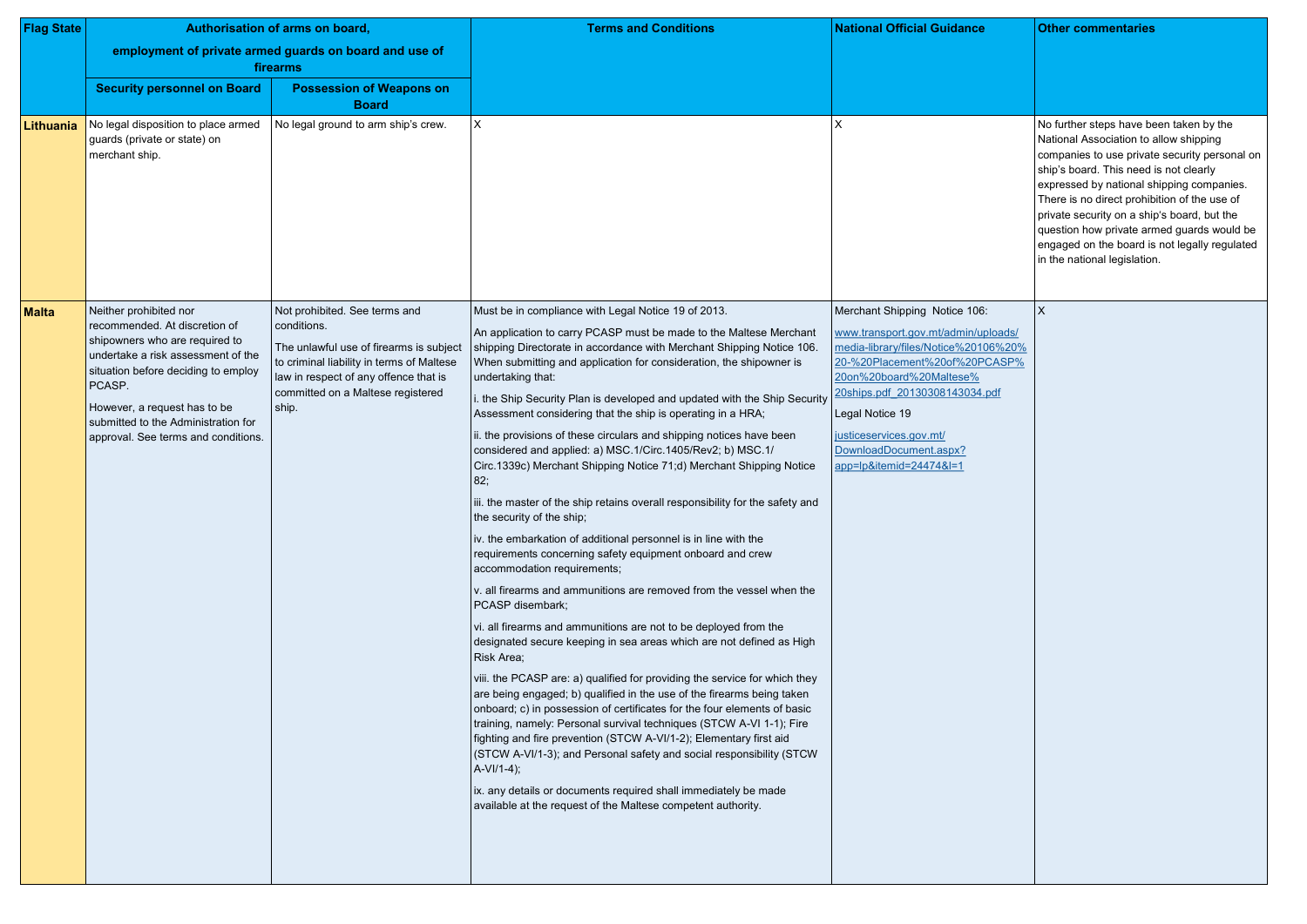| <b>Flag State</b>          |                                                                                                                                                                                                                                                                                                                                                                                                                                                                                                                                                                                                                                                                                                         | Authorisation of arms on board,                                                                                                                                                                                                                                                                                                                                                                                                                                                                                                                                                                                                                                                                                                                                                                                                                | <b>Terms and Conditions</b>                                                                                                                                                                                                                                                                                                                                                                                                                                                                                                                                                        | <b>National Official Guidance</b>                                                                                                                                                                                                                                                                                                                                                                                                                                                                                                                                                                                                                                                                                                                                                                                     | <b>Other commentaries</b>                                                                                                                                                                                                                                                                                                                                                                                                                                                                                                                                                                                                                   |
|----------------------------|---------------------------------------------------------------------------------------------------------------------------------------------------------------------------------------------------------------------------------------------------------------------------------------------------------------------------------------------------------------------------------------------------------------------------------------------------------------------------------------------------------------------------------------------------------------------------------------------------------------------------------------------------------------------------------------------------------|------------------------------------------------------------------------------------------------------------------------------------------------------------------------------------------------------------------------------------------------------------------------------------------------------------------------------------------------------------------------------------------------------------------------------------------------------------------------------------------------------------------------------------------------------------------------------------------------------------------------------------------------------------------------------------------------------------------------------------------------------------------------------------------------------------------------------------------------|------------------------------------------------------------------------------------------------------------------------------------------------------------------------------------------------------------------------------------------------------------------------------------------------------------------------------------------------------------------------------------------------------------------------------------------------------------------------------------------------------------------------------------------------------------------------------------|-----------------------------------------------------------------------------------------------------------------------------------------------------------------------------------------------------------------------------------------------------------------------------------------------------------------------------------------------------------------------------------------------------------------------------------------------------------------------------------------------------------------------------------------------------------------------------------------------------------------------------------------------------------------------------------------------------------------------------------------------------------------------------------------------------------------------|---------------------------------------------------------------------------------------------------------------------------------------------------------------------------------------------------------------------------------------------------------------------------------------------------------------------------------------------------------------------------------------------------------------------------------------------------------------------------------------------------------------------------------------------------------------------------------------------------------------------------------------------|
|                            | <b>Security personnel on Board</b>                                                                                                                                                                                                                                                                                                                                                                                                                                                                                                                                                                                                                                                                      | employment of private armed guards on board and use of<br>firearms<br><b>Possession of Weapons on</b>                                                                                                                                                                                                                                                                                                                                                                                                                                                                                                                                                                                                                                                                                                                                          |                                                                                                                                                                                                                                                                                                                                                                                                                                                                                                                                                                                    |                                                                                                                                                                                                                                                                                                                                                                                                                                                                                                                                                                                                                                                                                                                                                                                                                       |                                                                                                                                                                                                                                                                                                                                                                                                                                                                                                                                                                                                                                             |
|                            |                                                                                                                                                                                                                                                                                                                                                                                                                                                                                                                                                                                                                                                                                                         | <b>Board</b>                                                                                                                                                                                                                                                                                                                                                                                                                                                                                                                                                                                                                                                                                                                                                                                                                                   |                                                                                                                                                                                                                                                                                                                                                                                                                                                                                                                                                                                    |                                                                                                                                                                                                                                                                                                                                                                                                                                                                                                                                                                                                                                                                                                                                                                                                                       |                                                                                                                                                                                                                                                                                                                                                                                                                                                                                                                                                                                                                                             |
| Marshall<br><b>Islands</b> | Use of a private armed security<br>detail is at the discretion of the<br>Company and/or Master. However<br>the decision must be based on a<br>in accordance with IMO guidelines<br>and Republic of the Marshall Islands<br>(RMI) maritime regulation as<br>promulgated through MN-2-011-39.<br>In accordance with MSC.1/<br>Circ.1406, Rev.3, Private Maritime<br>Security Companies (PMSC)<br>providing service on board RMI<br>registered vessels must be certified<br>to the ISO 28007 standard by an<br>authorized and accredited<br>certification body.<br>Rules for the Use of Force (RUF)<br>must be clearly explained and<br>understood by the PCASP team and<br>all relevant vessel personnel. | Permitted under the RMI Weapons<br>Control Act if used for the sole purpose<br>of enhancing the safety and security of<br>any RMI registered vessel against acts<br>thorough risk assessment conducted or attempted acts of terrorism, piracy,<br>armed robbery, or hijacking.<br>In accordance with IMO guideline<br>MSC.1/Circ.1443, all PMSC/PCASP<br>firearms, ammunition, and additional ki<br>contents (as applicable) shall be<br>owned and licensed for export,<br>transport, and end-use to said PMSC/<br>PCASP by a national licensing agency<br>or export control authority. Any<br>additional requirements and<br>prohibitions contained within this<br>license shall be obeyed.<br>The practice of sharing or renting<br>firearms among PMSCs and PCASP<br>teams is strictly prohibited (see RMI<br>Ship Security Advisory #1-15) | The decision to use a private armed security detail should not<br>be made without first conducting a thorough risk assessment of<br>the piracy related risks in the area where the vessel will be<br>operating, as well as the potential risks and benefits of available<br>counter-piracy measures. Risk assessments should be based<br>on IMO MSC.1/Circ.1405, Rev.2, Guidelines regarding the use<br>of private contracted armed security personnel, and may<br>include discussions with charterers, legal counsel, underwriters,<br>labour representatives and port officials. | RMI Marine Notice MN-2-011-39 - Use of Privately<br>Contracted Armed Security Personnel (PCASP)                                                                                                                                                                                                                                                                                                                                                                                                                                                                                                                                                                                                                                                                                                                       | PCASP shall be declared as<br>supernumeraries, temporarily<br>employed for a specific purpose<br>other than the normal operation of<br>the vessel.<br>Use of a PCASP team shall not be<br>viewed as a substitute for the<br>implementation of relevant best<br>management practices (BMP<br>Guidelines).<br>The Administrator shall not issue a<br>letter of non-objection (LONO) for the<br>use of locally-sourced vessel<br>protection detachments (VPD)<br>embarked, disembarked, and utilized<br>wholly within the territorial waters /<br>jurisdiction of a port or coastal State.<br>See RMI SSA #6-15 for additional<br>information. |
| Netherlands                | There is no legal basis for the use of<br>private security companies,<br>Ship-owner can apply for military<br>Vessel Detachment Team (VPD)                                                                                                                                                                                                                                                                                                                                                                                                                                                                                                                                                              | Crew on Dutch civil merchant ships<br>can apply for a weapons licence which<br>is valid during a voyage through<br>dangerous areas known for piracy.                                                                                                                                                                                                                                                                                                                                                                                                                                                                                                                                                                                                                                                                                           | The criteria for receiving a VPD are laid down in a confidential<br>script, owned by the government, The liability for the use of<br>violence against pirates is lifted from the captain when a VPD is<br>on board.<br>The weapons licence only allows the possession of a handgun<br>and/or a rifle (semi automatic). The use of weapons carried<br>under this licence is only allowed for self-defence.                                                                                                                                                                          | Weapons licence for self-defence against piracy:<br>Art. 6.2.1., Circular Weapons and Munition (2016)<br>(http://wetten.overheid.nl/BWBR0038281/2016-07-15)<br>VPDs are subject to military laws.                                                                                                                                                                                                                                                                                                                                                                                                                                                                                                                                                                                                                     | The government recommends to<br>follow the BMP4 requirements<br>whenever ships enter the HRA.<br>The policy position of the Dutch<br>government of allowing PCASP when<br>the use of VPDs is not possible is not<br>yet accepted by the House of<br>Representatives.                                                                                                                                                                                                                                                                                                                                                                        |
| <b>Norway</b>              | No prohibition<br>(the Act of 16 February 2007 states<br>that actions should be taken by the<br>master in order to avoid and prohibit<br>piracy and this could include the use<br>of force, e.g. private armed guards<br>on board flag state vessels)                                                                                                                                                                                                                                                                                                                                                                                                                                                   | No prohibition.                                                                                                                                                                                                                                                                                                                                                                                                                                                                                                                                                                                                                                                                                                                                                                                                                                | Private guidelines with detailed regulations have been<br>published by the Norwegian Shipowners' Mutual War Risk Club<br>$(DNK)$ .<br>According to the guidelines the DNK has to be notified in<br>advance when the ship owner considers using PSC.<br>According to the Regulation on weapons, the shipowner needs<br>a license issued by the local police. The license is issued for a<br>period of six months. The license is a general permission given<br>to the company to have private armed guards on board the<br>companies' Norwegian flagged vessels.                    | *Act of 16 February 2007 No.9 relating to Ship Safety<br>and Security (The Ship Safety and Security Act) art. 39<br>and 40.<br>*Amendments to the Regulation of 22 June 2004 No.<br>972 concerning protective security measures on board<br>ships and mobile offshore drilling units.<br>Government provisional guidelines on the use of armed<br>guards on Norwegian ships: https://www.sjofartsdir.no/<br>globalassets/sjofartsdirektoratet/fartoy-og-sjofolk---<br>dokumenter/ulykker-og-sikkerhet/pirater---isps-security/<br>retningslinjer-og-dokumenter/provisional-guidelines--<br>use-of-armed-guards-on-board-norwegian-ships.pdf,<br>Concerning Norwegian MARSEC levels, you can visit<br>this link:<br>https://www.sjofartsdir.no/sjofart/ulykker-og-sikkerhet/<br>piratvirksomhet/marsec-security-level/ | In the amended regulation that came<br>into force 1 July 2011:<br>-The Master remains in command<br>and has the last word in all cases;<br>-The ship owner has the overall<br>responsibility for the safety and<br>security on board;<br>-Each party to the contract agrees to<br>bear the responsibility for its own<br>people and property without the right<br>of recourse against the other<br>contracting party;                                                                                                                                                                                                                       |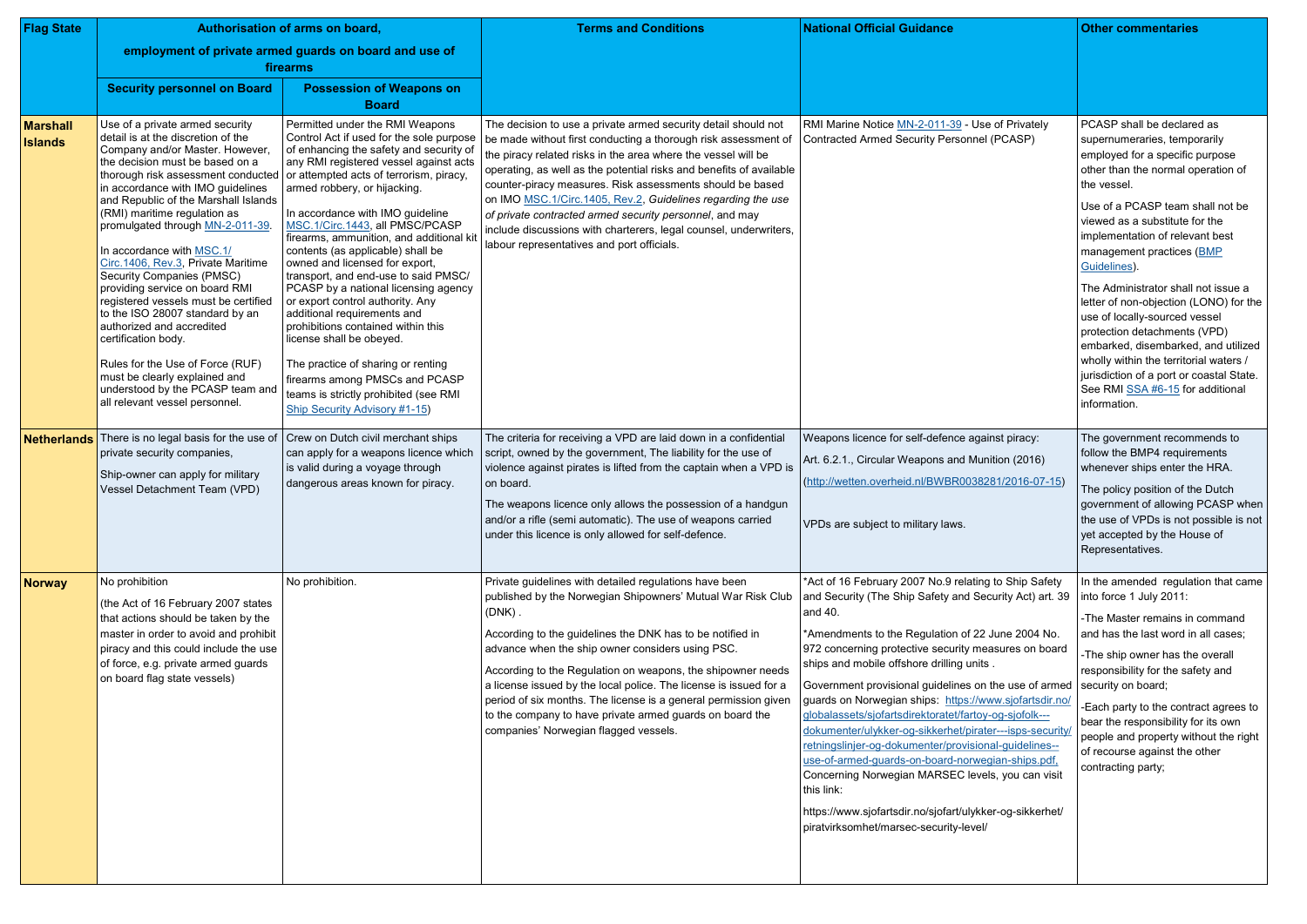| <b>Flag State</b>     | Authorisation of arms on board,                                                                                                                                                                                                                                                                                                                                                                                                                                                                                                                                                                                                                                                                        |                                                                                                                                                                                                                                                                                                                                                                                               | <b>Terms and Conditions</b>                                                                                                                                                                                                                                                                                                                                                                                                                                                                                                                                                                                                                                                                                                                                                   | <b>National Official Guidance</b>                                                                                                                                                                                                                                                                                                                                                                                                                                                                                                                                                                                                                                                                                                                                                                                                                                                                                                                                                               | <b>Other commentaries</b>                                                                                                                                                                                                                                                                                              |
|-----------------------|--------------------------------------------------------------------------------------------------------------------------------------------------------------------------------------------------------------------------------------------------------------------------------------------------------------------------------------------------------------------------------------------------------------------------------------------------------------------------------------------------------------------------------------------------------------------------------------------------------------------------------------------------------------------------------------------------------|-----------------------------------------------------------------------------------------------------------------------------------------------------------------------------------------------------------------------------------------------------------------------------------------------------------------------------------------------------------------------------------------------|-------------------------------------------------------------------------------------------------------------------------------------------------------------------------------------------------------------------------------------------------------------------------------------------------------------------------------------------------------------------------------------------------------------------------------------------------------------------------------------------------------------------------------------------------------------------------------------------------------------------------------------------------------------------------------------------------------------------------------------------------------------------------------|-------------------------------------------------------------------------------------------------------------------------------------------------------------------------------------------------------------------------------------------------------------------------------------------------------------------------------------------------------------------------------------------------------------------------------------------------------------------------------------------------------------------------------------------------------------------------------------------------------------------------------------------------------------------------------------------------------------------------------------------------------------------------------------------------------------------------------------------------------------------------------------------------------------------------------------------------------------------------------------------------|------------------------------------------------------------------------------------------------------------------------------------------------------------------------------------------------------------------------------------------------------------------------------------------------------------------------|
|                       | employment of private armed guards on board and use of<br>firearms                                                                                                                                                                                                                                                                                                                                                                                                                                                                                                                                                                                                                                     |                                                                                                                                                                                                                                                                                                                                                                                               |                                                                                                                                                                                                                                                                                                                                                                                                                                                                                                                                                                                                                                                                                                                                                                               |                                                                                                                                                                                                                                                                                                                                                                                                                                                                                                                                                                                                                                                                                                                                                                                                                                                                                                                                                                                                 |                                                                                                                                                                                                                                                                                                                        |
|                       | <b>Security personnel on Board</b>                                                                                                                                                                                                                                                                                                                                                                                                                                                                                                                                                                                                                                                                     | <b>Possession of Weapons on</b><br><b>Board</b>                                                                                                                                                                                                                                                                                                                                               |                                                                                                                                                                                                                                                                                                                                                                                                                                                                                                                                                                                                                                                                                                                                                                               |                                                                                                                                                                                                                                                                                                                                                                                                                                                                                                                                                                                                                                                                                                                                                                                                                                                                                                                                                                                                 |                                                                                                                                                                                                                                                                                                                        |
| Panama                | Neither recommended nor<br>prohibited. The decision to do so<br>strictly belongs to the ship operator/<br>requirements in order to be able to<br>place security personnel on board<br>vessels. On April 4th, 2012 was<br>published in the Official Gazette,<br>the Resolution No.106-13-DGMM,<br>dated March 8th, 2012, whereby<br>the Panama Maritime Authority<br>establishes requirements for the<br><b>Private Maritime Security</b><br>Companies (PMSC) to meet, in<br>order to become authorized by this<br>Administration. This Resolution will<br>enter into force on October 3rd,<br>2012. (MMC 243). Until now all the<br>Security Companies recognized by<br>PMA are posted in the MMC 245. | No Prohibition. The companies<br>providing these services must be duly<br>established and must comply with the<br>owner. It is necessary to fulfil some guidelines given by IMO and with the<br>Resolution No. 106-13-DGMM dated<br>March 8th, 2012 and Resolution 106-85<br>-DGMM dated December 17th, 2014.<br>The possession of weapons on board<br>by seafarers is not allowed (MMC 320). | The Security Company providing the personnel must ensure the experience<br>and qualification of said personnel. Must have their criminal records and<br>proof of all the courses and certifications. Very important also, any other<br>type of training such as firefighting or first aid. The decision to use a<br>particular company strictly belongs to ship operators. Resolution No.106-13-<br>DGMM, dated March 8th, 2012 and Resolution 106-85-DGMM dated<br>December 17th, 2014. (MMC 228, MMC 243 and MMC 245). A new system<br>of multiple accreditation for Private Security Companies have been<br>established for those interested to be authorized as affiliates or subsidiaries<br>under Resolution No.106-74-DGMM dated September 15th, 2016 (MMC<br>$338$ ). | International Maritime Organization Guidelines<br>established on MSC1/Circ.1405/Rev.2; MSC1/<br>Circ.1406/Rev.2. Panama Maritime Authority<br>Guidelines established on MMC 206, MMC 208,<br>MMC 228, MMC 238, MMC 338 / Resolution<br>No.106-13-DGMM, dated March 8th, 2012<br>Resolution 106-85-DGMM dated December 17,<br>2014 and Resolution No.106-74-DGMM dated<br>September 15th, 2016.                                                                                                                                                                                                                                                                                                                                                                                                                                                                                                                                                                                                  | Panama Maritime Authority<br>highly recommends following<br><b>Best Management Practices</b><br>Version 4 (BMP4)<br>recommendations and also<br>the use of the International<br>Transit Corridor (ITC). All<br>these recommendations also<br>established on Panama<br>Maritime Authority MMC 208,<br>238, 249 and 327. |
| Philippines Permitted |                                                                                                                                                                                                                                                                                                                                                                                                                                                                                                                                                                                                                                                                                                        | Permitted                                                                                                                                                                                                                                                                                                                                                                                     | Permission must be sought from the Maritime Industry Authority (MARINA)<br>and a number of requirements followed which are set out in Administration<br>Advisory No.2012-06                                                                                                                                                                                                                                                                                                                                                                                                                                                                                                                                                                                                   | The list of requirements are by virtue of Flag State<br>Administration Advisory No.2012-06 which can be<br>found on the Maritime Industry Authority's website<br>www.marina.gov.ph                                                                                                                                                                                                                                                                                                                                                                                                                                                                                                                                                                                                                                                                                                                                                                                                              |                                                                                                                                                                                                                                                                                                                        |
| Poland*               | The use of PCASP is approved by<br>Polish law. The main legal basis is<br>"the protection of person and<br>property act" from 22th August,<br>1997 (Journal of Laws of the<br>Republic of Poland 2005, Nr 145,<br>poz. 1221).                                                                                                                                                                                                                                                                                                                                                                                                                                                                          | No legal ground to arm ship's crew.<br>Freight of weapons and ammunition<br>supported by "weapon and ammunition<br>act" from 21st May, 1999 (Journal of<br>Laws of the Republic of Poland 2004,<br>Nr 52, poz. 525 z późn. zm.).                                                                                                                                                              | Vessel operators or agents are required, in accordance with the national law<br>(Decree of the Ministry of Infrastructure 17 November 2010), to provide a list<br>of goods and liquids which are prohibited and instruction how to prevent<br>accidents when carrying weapons on board.                                                                                                                                                                                                                                                                                                                                                                                                                                                                                       | *International (IMO) and national law and<br>regulations (ISPS Code) govern maritime security<br>and include provisions that apply to national law<br>and also direct vessel operators.<br>*IMO circular MSC.1/Circ. 1408 of 16/09/2011<br>* No legal guidelines however the Polish Marine<br>Administration recommends to observe BMP 4 and<br>MSC.1/Circ.1405/Rev.1 REVISED INTERIM<br><b>GUIDANCE TO SHIPOWNERS, SHIP</b><br>OPERATORS, AND SHIPMASTERS ON THE USE<br>OF PRIVATELY CONTRACTED ARMED<br>SECURITY PERSONNEL ON BOARD SHIPS IN<br>THE HIGH RISK AREA and Circular MSC 1406<br>(REVISED INTERIM RECOMMENDATIONS FOR<br>FLAG STATES REGARDING THE USE OF<br>PRIVATELY CONTRACTED ARMED SECURITY<br>PERSONNEL ON BOARD SHIPS IN THE HIGH<br>RISK AREA and IMO circular MSC.1/Circ. 1408 of<br>16/09/2011 (INTERIM RECOMMENDATIONS FOR<br>PORT AND COASTAL STATES REGARDING THE<br>USE OF PRIVATELY CONTRACTED ARMED<br>SECURITY PERSONNEL ON BOARD SHIPS IN<br>THE HIGH RISK AREA) |                                                                                                                                                                                                                                                                                                                        |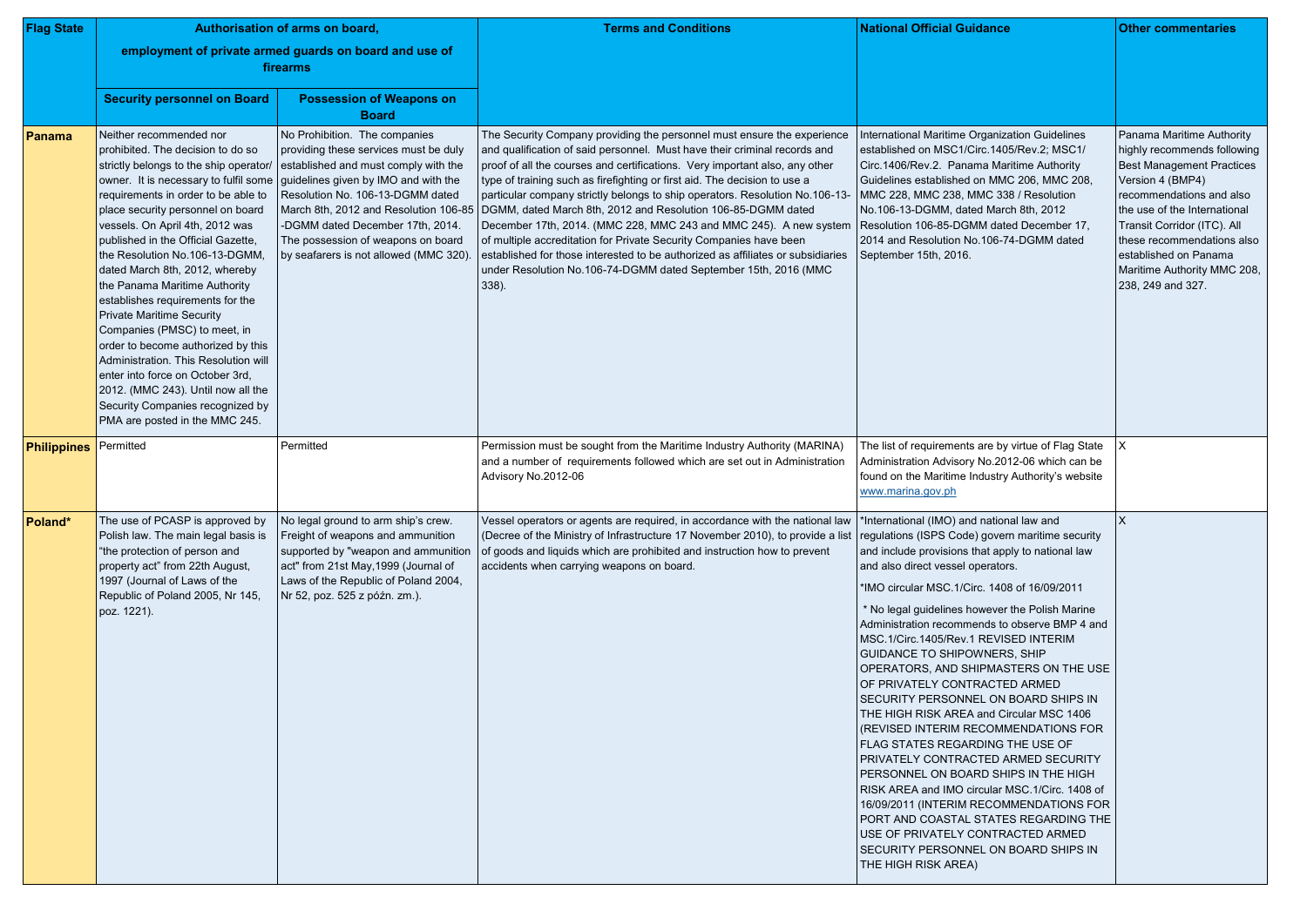The Portuguese Administration is planning to promote a wide reflection on the subject in view of the seriousness of the situation which continues to develop and the complexity of the measures adopted worldwide; it is hoped that from that reflection some guidance will be obtained.

There may be scenarios that ship owners are considering the use of armed guards for ships transiting the piracy High Risk Area due to the increased threat by Somalia-based pirates.

However, the use of PCASP should not be considered as an alternative to BMP and other protective measures.

| <b>Flag State</b> | Authorisation of arms on board,                                                                                                                                                                                                                                                                                                                                                                                |                                                                                                                                                                                                                                                                                                                                                                                                                                                                                                                                          | <b>Terms and Conditions</b>                                                                                                                                                                                                | <b>National Official Guidance</b>                                                |  |
|-------------------|----------------------------------------------------------------------------------------------------------------------------------------------------------------------------------------------------------------------------------------------------------------------------------------------------------------------------------------------------------------------------------------------------------------|------------------------------------------------------------------------------------------------------------------------------------------------------------------------------------------------------------------------------------------------------------------------------------------------------------------------------------------------------------------------------------------------------------------------------------------------------------------------------------------------------------------------------------------|----------------------------------------------------------------------------------------------------------------------------------------------------------------------------------------------------------------------------|----------------------------------------------------------------------------------|--|
|                   | employment of private armed guards on board and use of<br>firearms                                                                                                                                                                                                                                                                                                                                             |                                                                                                                                                                                                                                                                                                                                                                                                                                                                                                                                          |                                                                                                                                                                                                                            |                                                                                  |  |
|                   | <b>Security personnel on</b><br><b>Board</b>                                                                                                                                                                                                                                                                                                                                                                   | <b>Possession of Weapons on Board</b>                                                                                                                                                                                                                                                                                                                                                                                                                                                                                                    |                                                                                                                                                                                                                            |                                                                                  |  |
| <b>Portugal</b>   | No legal disposition<br>allowing for the presence of<br>armed guards on board                                                                                                                                                                                                                                                                                                                                  | No legal disposition allowing the<br>existence and the use of weapons on<br>board.                                                                                                                                                                                                                                                                                                                                                                                                                                                       | To adopt this measure a specific<br>permission from the Portuguese<br>Administration is required.                                                                                                                          | X                                                                                |  |
| <b>Singapore</b>  | No prohibition.                                                                                                                                                                                                                                                                                                                                                                                                | No prohibition. With a caveat that<br>carriage and use of firearms and<br>ammunition on board Singapore<br>registered ships is not encouraged.                                                                                                                                                                                                                                                                                                                                                                                           | The MPA Shipping circular No. 11 of<br>2011 refers to the interim guidance in<br>IMO document MSC.1/Circ.1405, 23<br>May 2011. Owners embarking<br>PCASP should keep the Registry<br>informed of their decision via email. | $\mathsf{X}$                                                                     |  |
| Spain*            | Royal Decree 1628/2009<br>on private security and<br>weapons allows Spanish<br>flag ships (both merchant<br>and fishing vessels) to take<br>on board armed private<br>security guards to<br>accomplish protection tasks<br>(preventing and repelling<br>attacks), if such ships are<br>outside the Spanish<br>territorial waters and<br>confront a situation of<br>particular risk to persons<br>and property. | Order PRE/2914/2009 developed Royal Security guards must make limited<br>Decree 1628/2009 setting the conditions<br>for the possession, control, use and<br>acquisition of war weapons by private<br>security companies, as well as the<br>characteristics of authorized weapons.<br>According to this Order, these services<br>may only be provided by security<br>companies established in Spain,<br>registered in the Spanish Interior<br>Ministry and authorized to provide<br>monitoring and protection activities and<br>services. | use of such weapons, with the sole<br>aim of preventing and discouraging<br>from possible attacks, but may, if<br>necessary, use the weapons in order<br>to repel an armed aggression in a<br>proper and proportional way. | Royal Decree 1628/2009, on private security and weapons.<br>Order PRE/2914/2009. |  |

While the crew of a Singapore-registered ship, or their hired armed security personnel may lawfully bear arms, they will still be liable under Singapore's laws if they use their arms on board the ship without lawful excuse, as a person on board is not exempted from criminal liability in respect of any offence that he commits on the ship.

Spanish flag tuna clippers operating in the Seychelles area are making regular use of these regulations to employ armed guards on board with positive result for the time being.